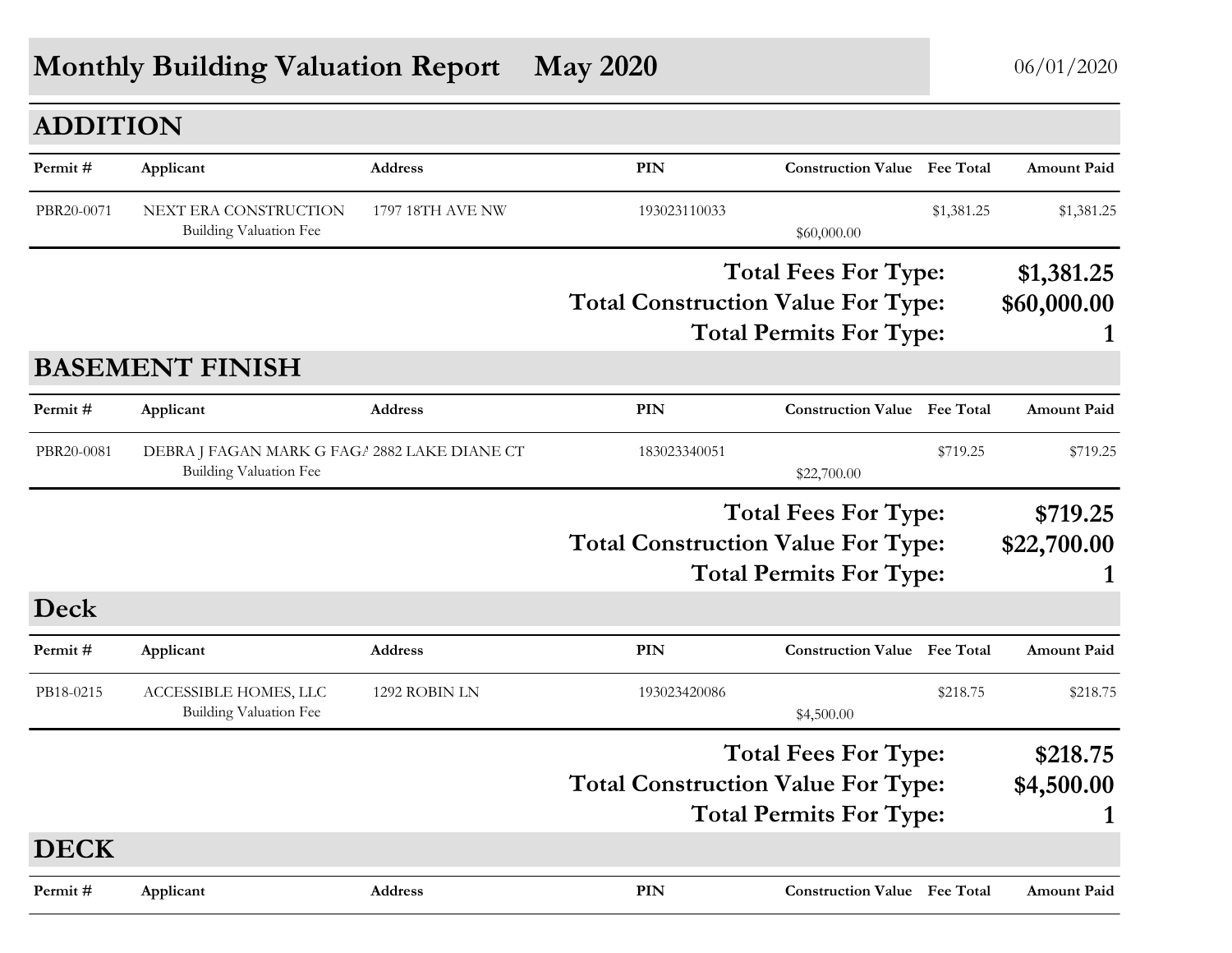| PBR20-0068     | FAMILY TREE CARE HOMES LL 2029 PALMER DR<br><b>Building Valuation Fee</b> |                       | 193023420021                              | \$8,000.00                                                    | \$315.00 | \$315.00                       |
|----------------|---------------------------------------------------------------------------|-----------------------|-------------------------------------------|---------------------------------------------------------------|----------|--------------------------------|
| PBR20-0082     | HOME PRO AMERICA LLC<br><b>Building Valuation Fee</b>                     | 1193 ROCKSTONE LN     | 173023240011                              | \$17,564.71                                                   | \$585.87 | \$585.87                       |
| PBR20-0088     | MM HANDYMAN SERVICES<br><b>Building Valuation Fee</b>                     | <b>647 RIVIERA DR</b> | 323023330090                              | \$14,000.00                                                   | \$480.00 | \$480.00                       |
|                |                                                                           |                       | <b>Total Construction Value For Type:</b> | <b>Total Fees For Type:</b><br><b>Total Permits For Type:</b> |          | \$1,380.87<br>\$39,564.71<br>3 |
|                | <b>GARAGE - DETACHED</b>                                                  |                       |                                           |                                                               |          |                                |
| Permit#        | Applicant                                                                 | Address               | <b>PIN</b>                                | <b>Construction Value</b> Fee Total                           |          | <b>Amount Paid</b>             |
| PBR20-0074     | PATRICK MILLER CONSTRUCTI 266 2ND AVE SE<br><b>Building Valuation Fee</b> |                       | 333023230126                              | \$19,000.00                                                   | \$617.50 | \$617.50                       |
| PBR20-0075     | <b>SUSSEL BUILDERS</b><br><b>Building Valuation Fee</b>                   | 2506 ORIOLE LN        | 183023110037                              | \$21,000.00                                                   | \$672.50 | \$672.50                       |
|                |                                                                           |                       | <b>Total Construction Value For Type:</b> | <b>Total Fees For Type:</b><br><b>Total Permits For Type:</b> |          | \$1,290.00<br>\$40,000.00<br>2 |
| <b>REMODEL</b> |                                                                           |                       |                                           |                                                               |          |                                |
| Permit#        | Applicant                                                                 | Address               | PIN                                       | <b>Construction Value Fee Total</b>                           |          | <b>Amount Paid</b>             |
| PBR20-0070     | <b>LEL LLC</b><br><b>Building Valuation Fee</b>                           | 909 7TH AVE NW        | 203023430019                              | \$10,000.00                                                   | \$370.00 | \$370.00                       |
| PBR20-0077     | JACK PIXLEY SWEEPS<br>Building Valuation Fee                              | 1550 18TH AVE NW      | 193023140035                              | \$5,818.00                                                    | \$254.99 | \$254.99                       |
| PBR20-0084     | LINDSAY WILSON BENJAMIN W 45 STINSON BLVD<br>Building Valuation Fee       |                       | 303023330006                              | \$500.00                                                      | \$63.75  | \$63.75                        |
| PBR20-0085     | RYAN COMPANIES US, INC<br><b>Building Valuation Fee</b>                   | 510 COUNTY ROAD D W   | 323023430011                              | \$5,000.00                                                    | \$253.80 | \$253.80                       |
| PBR20-0087     | PREFERRED KITCHENS<br>Building Valuation Fee                              | 3106 12TH ST NW       | 193023320053                              | \$704.00                                                      | \$75.48  | \$75.48                        |

**Total Fees For Type: \$1,018.02**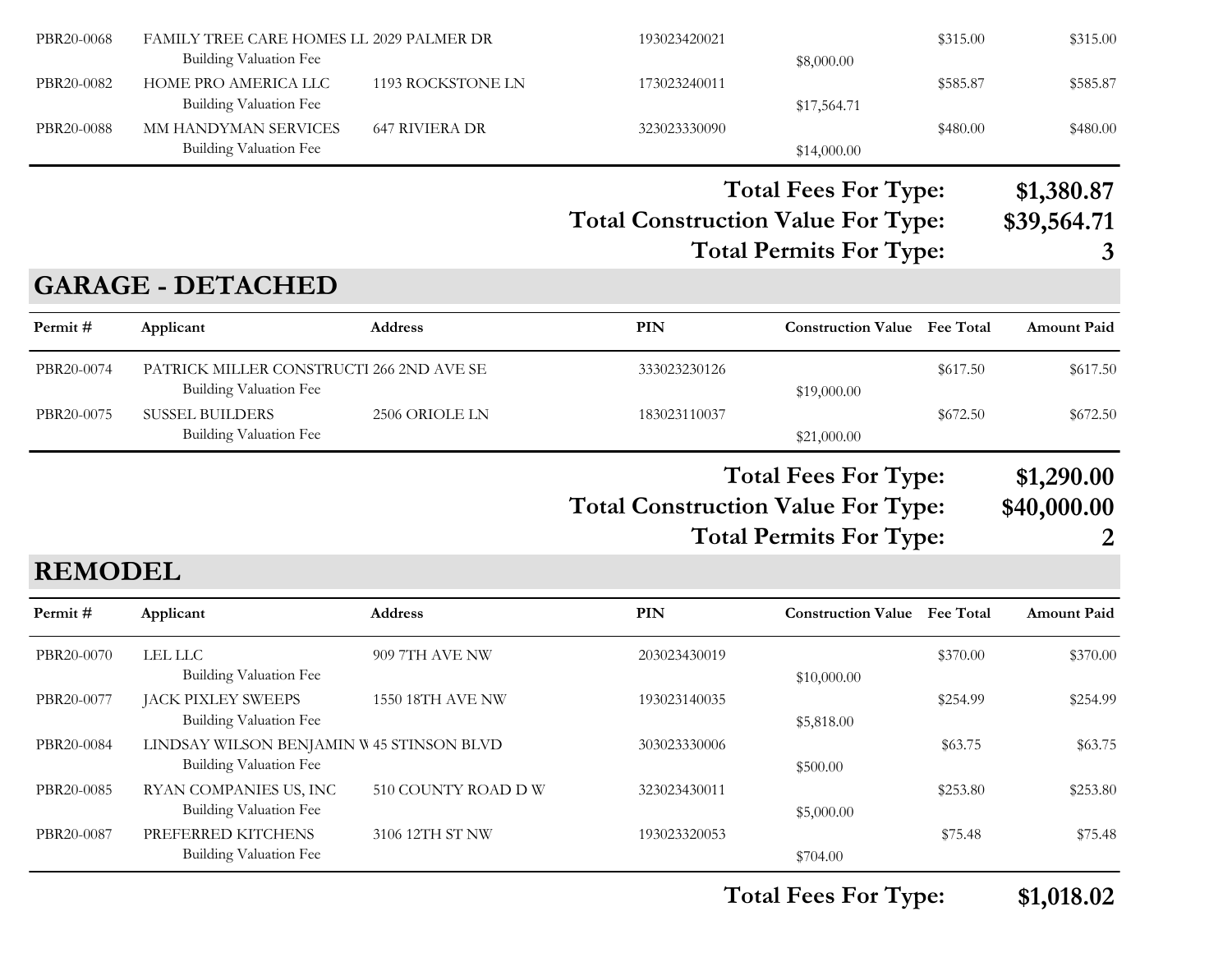### **Total Construction Value For Type: \$22,022.00 Total Permits For Type: 5**

| Roofing   |                                                                                |                            |              |                                     |          |                    |
|-----------|--------------------------------------------------------------------------------|----------------------------|--------------|-------------------------------------|----------|--------------------|
| Permit#   | Applicant                                                                      | <b>Address</b>             | <b>PIN</b>   | <b>Construction Value Fee Total</b> |          | <b>Amount Paid</b> |
| PB20-0122 | BRICKNER BUILDERS INC.<br><b>Building Valuation Fee</b>                        | 1235 12TH AVE NW           | 203023310010 | \$6,500.00                          | \$198.25 | \$198.25           |
| PB20-0126 | BUILT STRONG EXTERIORS LL 830 EMERALD CT<br><b>Building Valuation Fee</b>      |                            | 293023220020 | \$8,501.25                          | \$235.25 | \$235.25           |
| PB20-0127 | TWIN CITY ROOFING CONSTRU 733 OAKWOOD DR<br><b>Building Valuation Fee</b>      |                            | 303023110072 | \$11,778.00                         | \$290.89 | \$290.89           |
| PB20-0132 | <b>SELA ROOFING</b><br><b>Building Valuation Fee</b>                           | 1691 CANYON LN             | 303023410107 | \$13,000.00                         | \$309.50 | \$309.50           |
| PB20-0135 | MIDWEST ROOFING SIDING AL 1300 COUNTY ROAD DW<br><b>Building Valuation Fee</b> |                            | 323023330117 | \$9,000.00                          | \$235.50 | \$235.50           |
| PB20-0136 | ASPEN EXTERIORS INC<br><b>Building Valuation Fee</b>                           | 2955 VALLEY VIEW LN        | 183023220019 | \$16,283.19                         | \$383.14 | \$383.14           |
| PB20-0151 | APPLE EXTERIORS<br><b>Building Valuation Fee</b>                               | <b>2605 RICE CREEK TER</b> | 183023240033 | \$16,000.00                         | \$365.00 | \$365.00           |
| PB20-0155 | ANDREWT HAGLOF<br><b>Building Valuation Fee</b>                                | 1477 2ND TER SW            | 323023230011 | \$2,500.00                          | \$124.25 | \$124.25           |
| PB20-0159 | <b>SELA ROOFING</b><br><b>Building Valuation Fee</b>                           | <b>433 RIVIERA DR</b>      | 323023310060 | \$12,865.00                         | \$309.43 | \$309.43           |
| PB20-0162 | Otto & Sons Construction LLC<br><b>Building Valuation Fee</b>                  | 643 INCA LN                | 303023140052 | \$12,000.00                         | \$291.00 | \$291.00           |
| PB20-0166 | M & R CONSTRUCTION LLC<br><b>Building Valuation Fee</b>                        | 701 MCCALLUM DR            | 323023330057 | \$13,000.00                         | \$309.50 | \$309.50           |
| PB20-0172 | AFFORDABLE ROOFING CONT 1158 ROCKSTONE LN<br><b>Building Valuation Fee</b>     |                            | 173023240018 | \$9,600.00                          | \$253.80 | \$253.80           |
| PB20-0176 | A LINE CONSTRUCTION INC<br><b>Building Valuation Fee</b>                       | 1120 PIKE LAKE CIR         | 203023330023 | \$10,000.00                         | \$254.00 | \$254.00           |
| PB20-0177 | ERC CONSTRUCTION INC<br><b>Building Valuation Fee</b>                          | 207 6TH ST NW              | 293023140114 | \$14,000.00                         | \$328.00 | \$328.00           |
| PB20-0178 | <b>FAIRWAY CUSTOM HOMES</b><br><b>Building Valuation Fee</b>                   | 2115 29TH AVE NW           | 183023310021 | \$8,000.00                          | \$217.00 | \$217.00           |
| PB20-0179 | MINNESOTA METAL EXTERIOI 2844 17TH TER NW<br><b>Building Valuation Fee</b>     |                            | 193023210018 | \$12,000.00                         | \$291.00 | \$291.00           |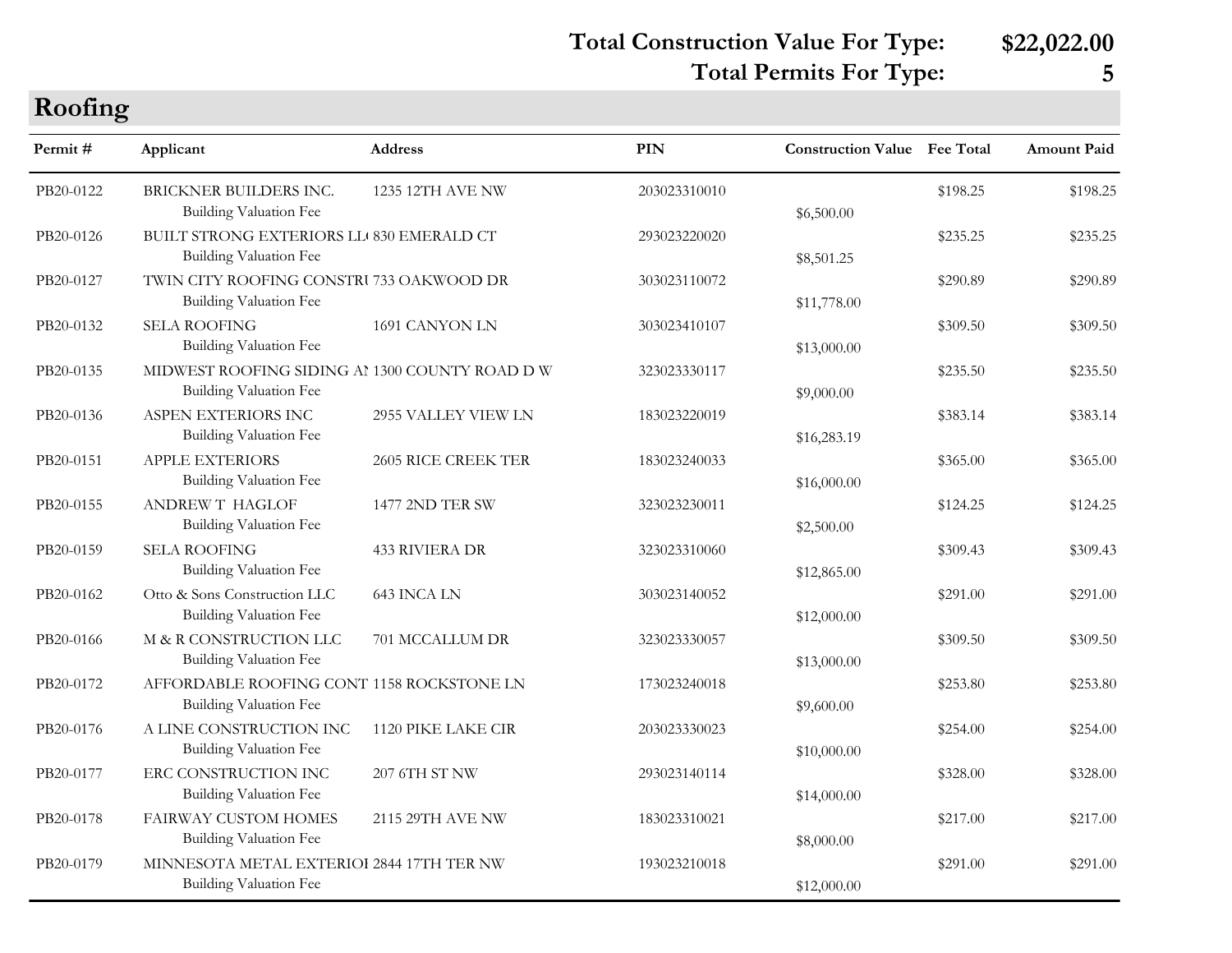### **Total Construction Value For Type: \$175,027.44 Total Fees For Type: \$4,395.51 Total Permits For Type: 16**

| Permit#   | Applicant                                                                   | Address                | <b>PIN</b>                                | <b>Construction Value</b> Fee Total                           |          | Amount Paid                    |
|-----------|-----------------------------------------------------------------------------|------------------------|-------------------------------------------|---------------------------------------------------------------|----------|--------------------------------|
| PB20-0164 | MINNESOTA EXTERIORS INC<br><b>Building Valuation Fee</b>                    | 1820 19TH ST NW        | 183023440047                              | \$23,378.00                                                   | \$512.69 | \$512.69                       |
| PB20-0173 | MAKO CONSTRUCTION LLC<br>Building Valuation Fee                             | 1232 PIKE LAKE DR      | 193023410072                              | \$21,800.00                                                   | \$475.90 | \$475.90                       |
| PB20-0174 | MINNESOTA EXTERIORS INC<br><b>Building Valuation Fee</b>                    | 2506 ORIOLE LN         | 183023110037                              | \$31,895.00                                                   | \$608.45 | \$608.45                       |
|           |                                                                             |                        | <b>Total Construction Value For Type:</b> | <b>Total Fees For Type:</b><br><b>Total Permits For Type:</b> |          | \$1,597.04<br>\$77,073.00<br>3 |
| Siding    |                                                                             |                        |                                           |                                                               |          |                                |
| Permit#   | Applicant                                                                   | Address                | <b>PIN</b>                                | <b>Construction Value</b> Fee Total                           |          | Amount Paid                    |
| PB20-0125 | MICHAEL J YATES<br><b>Building Valuation Fee</b>                            | 1138 PIKE LAKE CIR     | 203023330020                              | \$4,000.00                                                    | \$143.00 | \$143.00                       |
| PB20-0128 | <b>MAYDAY RESTORATION</b><br>Building Valuation Fee                         | 2149 GREENVIEW DR      | 183023430024                              | \$19,000.00                                                   | \$420.50 | \$420.50                       |
| PB20-0137 | HOFFMAN WEBER CONSTRUCT 701 RIVIERA DR<br>Building Valuation Fee            |                        | 323023330081                              | \$15,412.00                                                   | \$364.71 | \$364.71                       |
| PB20-0150 | MIDWEST ROOFING SIDING AI 1368 16TH AVE NW<br><b>Building Valuation Fee</b> |                        | 193023410002                              | \$18,000.00                                                   | \$402.00 | \$402.00                       |
| PB20-0152 | UNITED CONTRACTORS INC<br><b>Building Valuation Fee</b>                     | 1597 27TH AVE NW       | 193023240013                              | \$10,000.00                                                   | \$254.00 | \$254.00                       |
| PB20-0161 | <b>CUSTOM REMODELERS INC</b><br>Building Valuation Fee                      | 587 INCA LN            | 303023140055                              | \$20,000.00                                                   | \$439.00 | \$439.00                       |
| PB20-0183 | <b>APPLE EXTERIORS</b><br><b>Building Valuation Fee</b>                     | 311 WEXFORD HEIGHTS DR | 303023310029                              | \$11,000.00                                                   | \$272.50 | \$272.50                       |

**Roofing/Siding**

**Total Fees For Type: \$2,295.71**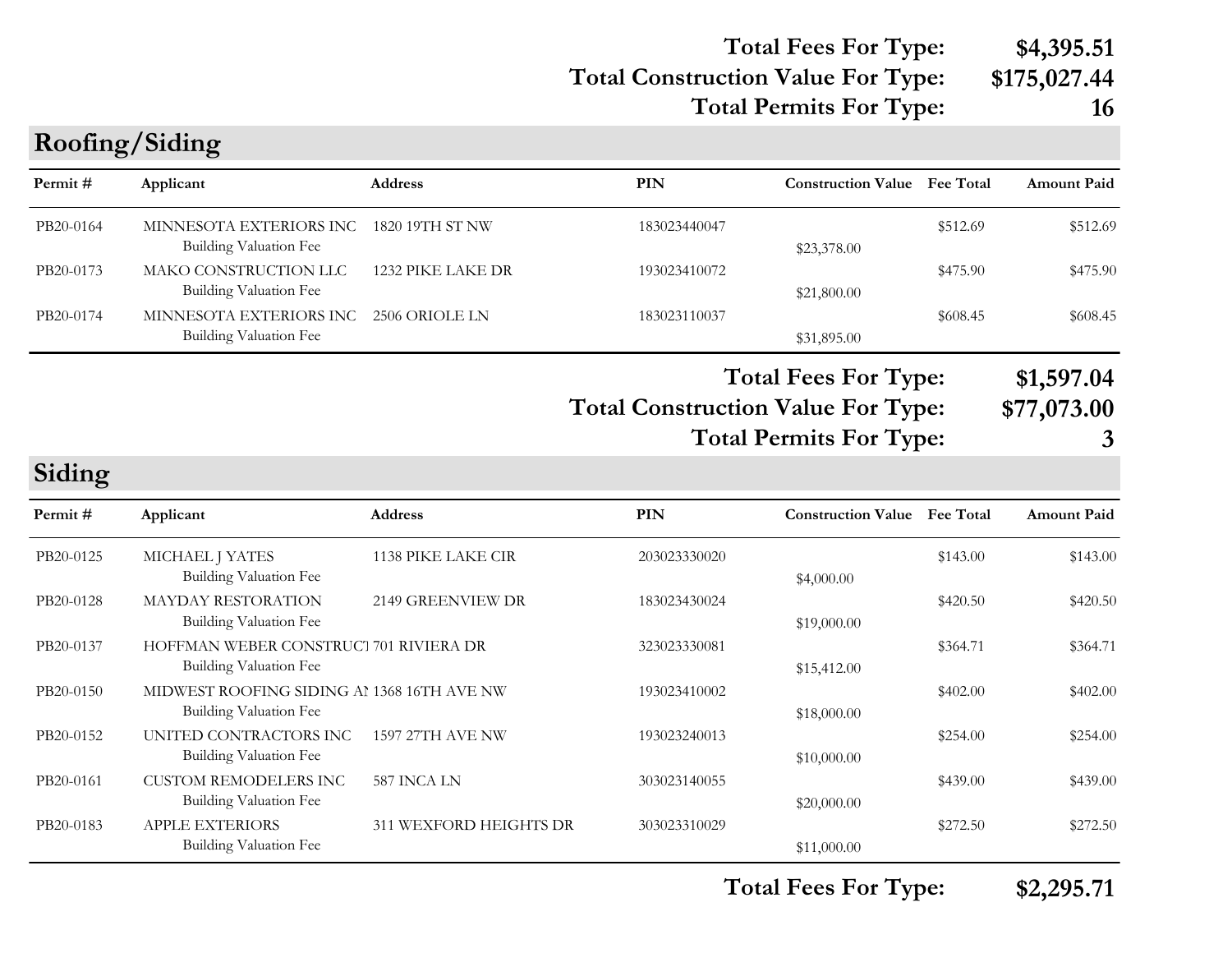**Total Construction Value For Type: \$97,412.00**

**Total Permits For Type: 7**

| <b>WINDOWS/DOORS</b> |  |
|----------------------|--|
|----------------------|--|

| Permit#   | Applicant                                                                  | <b>Address</b>   | PIN          | <b>Construction Value</b> Fee Total |          | Amount Paid |
|-----------|----------------------------------------------------------------------------|------------------|--------------|-------------------------------------|----------|-------------|
| PB20-0129 | <b>CUSTOM REMODELERS INC</b><br><b>Building Valuation Fee</b>              | 2563 ROBIN LN    | 183023120012 | \$17,158.00                         | \$401.58 | \$401.58    |
| PB20-0130 | WINDOW WORLD TWIN CITIES 2789 14TH ST NW<br><b>Building Valuation Fee</b>  |                  | 193023310003 | \$1,400.00                          | \$105.70 | \$105.70    |
| PB20-0131 | <b>SELA ROOFING</b><br><b>Building Valuation Fee</b>                       | 1691 CANYON LN   | 303023410107 | \$2,695.00                          | \$124.35 | \$124.35    |
| PB20-0133 | PATRICK MILLER CONSTRUCTI 2401 MOUNDS AVE<br><b>Building Valuation Fee</b> |                  | 183023420066 | \$1,500.00                          | \$105.75 | \$105.75    |
| PB20-0134 | NICHOLAS HALVERSON<br><b>Building Valuation Fee</b>                        | 1759 VALERIE LN  | 193023220038 | \$5,000.00                          | \$161.50 | \$161.50    |
| PB20-0138 | CREW2 INC<br><b>Building Valuation Fee</b>                                 | 1831 9TH ST NW   | 303023110055 | \$2,041.00                          | \$124.02 | \$124.02    |
| PB20-0139 | DORGLASS, INC.<br><b>Building Valuation Fee</b>                            | 2310 SILVER LN   | 313023130004 | \$8,144.00                          | \$235.07 | \$235.07    |
| PB20-0140 | DORGLASS, INC.<br><b>Building Valuation Fee</b>                            | 2324 SILVER LN   | 313023130004 | \$8,144.00                          | \$235.07 | \$235.07    |
| PB20-0141 | DORGLASS, INC.<br>Building Valuation Fee                                   | 2326 SILVER LN   | 313023130143 | \$8,144.00                          | \$235.07 | \$235.07    |
| PB20-0142 | DORGLASS, INC.<br>Building Valuation Fee                                   | 2328 SILVER LN   | 313023130143 | \$8,144.00                          | \$235.07 | \$235.07    |
| PB20-0143 | DORGLASS, INC.<br>Building Valuation Fee                                   | 2322 SILVER LN   | 313023130004 | \$8,144.00                          | \$235.07 | \$235.07    |
| PB20-0144 | DORGLASS, INC.<br>Building Valuation Fee                                   | 2320 SILVER LN   | 313023130004 | \$8,144.00                          | \$235.07 | \$235.07    |
| PB20-0145 | DORGLASS, INC.<br><b>Building Valuation Fee</b>                            | 2318 SILVER LN   | 313023130004 | \$8,144.00                          | \$235.07 | \$235.07    |
| PB20-0146 | DORGLASS, INC.<br><b>Building Valuation Fee</b>                            | 2316 SILVER LN   | 313023130004 | \$8,144.00                          | \$235.07 | \$235.07    |
| PB20-0147 | DORGLASS, INC.<br><b>Building Valuation Fee</b>                            | 2314 SILVER LN   | 313023130004 | \$8,144.00                          | \$235.07 | \$235.07    |
| PB20-0148 | DORGLASS, INC.<br>Building Valuation Fee                                   | 2312 SILVER LN   | 313023130004 | \$8,144.00                          | \$235.07 | \$235.07    |
| PB20-0149 | PELLA NORTHLAND                                                            | 2821 SEMINARY DR | 303023240105 |                                     | \$124.09 | \$124.09    |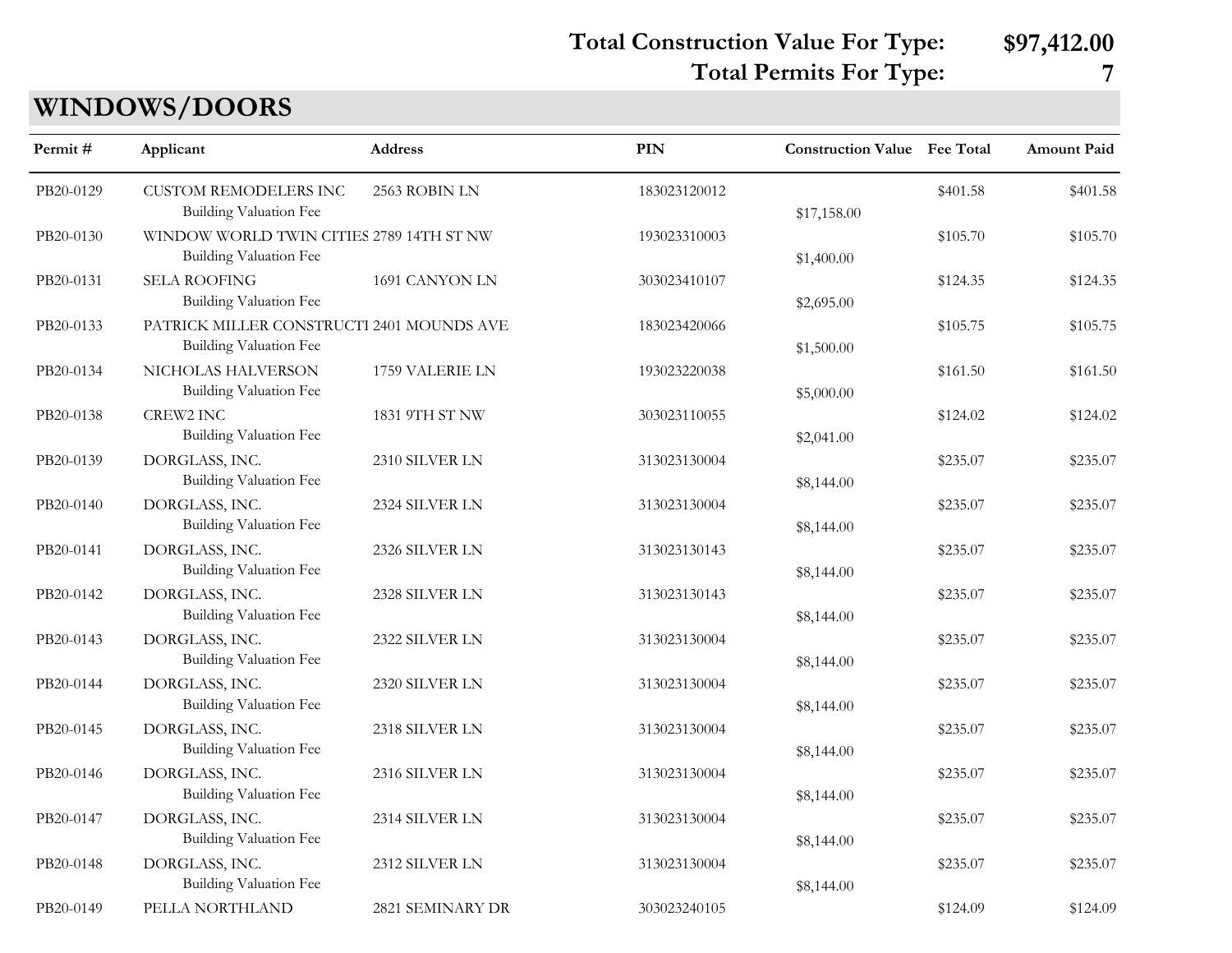|           | <b>Building Valuation Fee</b>                                              |                  |              | \$2,181.00                |          |          |
|-----------|----------------------------------------------------------------------------|------------------|--------------|---------------------------|----------|----------|
| PB20-0153 | <b>DAVID WEIBERG</b><br><b>Building Valuation Fee</b>                      | 536 INCA LN      | 303023140064 | \$500.00                  | \$67.25  | \$67.25  |
| PB20-0154 | CRUSH CITY CONSTRUCTION I 549 10TH AVE SW<br><b>Building Valuation Fee</b> |                  | 323023310038 | \$3,600.00                | \$142.80 | \$142.80 |
| PB20-0156 | PELLA NORTHLAND<br><b>Building Valuation Fee</b>                           | 784 REDWOOD LN   | 303023210025 | \$8,787.00                | \$235.39 | \$235.39 |
| PB20-0157 | RENEWAL BY ANDERSEN LLC 1368 16TH AVE NW<br><b>Building Valuation Fee</b>  |                  | 193023410002 | \$19,707.00               | \$438.85 | \$438.85 |
| PB20-0158 | HOME DEPOT USA INC<br><b>Building Valuation Fee</b>                        | 2151 29TH AVE NW | 183023310018 | \$1,290.00                | \$105.65 | \$105.65 |
| PB20-0160 | <b>CUSTOM REMODELERS INC</b><br><b>Building Valuation Fee</b>              | 633 4TH AVE NW   | 293023140046 | \$3,049.00                | \$142.52 | \$142.52 |
| PB20-0163 | NEW WINDOWS FOR AMERICA 1271 BRIGHTON SQ<br><b>Building Valuation Fee</b>  |                  | 193023420172 | \$4,200.00                | \$161.10 | \$161.10 |
| PB20-0165 | MINNESOTA EXTERIORS INC<br><b>Building Valuation Fee</b>                   | 1820 19TH ST NW  | 183023440047 | \$26,276.00               | \$543.14 | \$543.14 |
| PB20-0167 | <b>CUSTOM REMODELERS INC</b><br><b>Building Valuation Fee</b>              | 593 17TH AVE NW  | 303023140079 | \$2,022.00                | \$124.01 | \$124.01 |
| PB20-0168 | THE WINDOW STORE HOME IN 1523 20TH AVE NW<br>Building Valuation Fee        |                  | 193023140057 | \$8,950.00                | \$235.48 | \$235.48 |
| PB20-0169 | CHAMPION WINDOW CO OF M 137 WINDSOR CT<br>Building Valuation Fee           |                  | 313023120109 | \$4,845.00                | \$161.42 | \$161.42 |
| PB20-0170 | RICKS ROOFING AND SIDING 2006 CEDAR DR<br>Building Valuation Fee           |                  | 183023120069 | \$5,700.00                | \$179.85 | \$179.85 |
| PB20-0171 | <b>CREW2 INC</b><br>Building Valuation Fee                                 | 1398 7TH ST SW   | 323023330078 | \$1,994.00                | \$106.00 | \$106.00 |
| PB20-0175 | MINNESOTA EXTERIORS INC<br>Building Valuation Fee                          | 2506 ORIOLE LN   | 183023110037 | \$27,000.00               | \$543.50 | \$543.50 |
| PB20-0181 | RENEWAL BY ANDERSEN LLC 357 OAKWOOD DR                                     |                  | 313023140033 |                           | \$253.90 | \$253.90 |
| PB20-0184 | <b>Building Valuation Fee</b><br>PELLA NORTHLAND<br>Building Valuation Fee | 77 19TH AVE SW   | 313023110100 | \$9,794.00<br>\$13,200.00 | \$327.60 | \$327.60 |

**Total Fees For Type: \$7,266.15**

**Total Construction Value For Type: \$254,329.00**

**Total Permits For Type: 33**